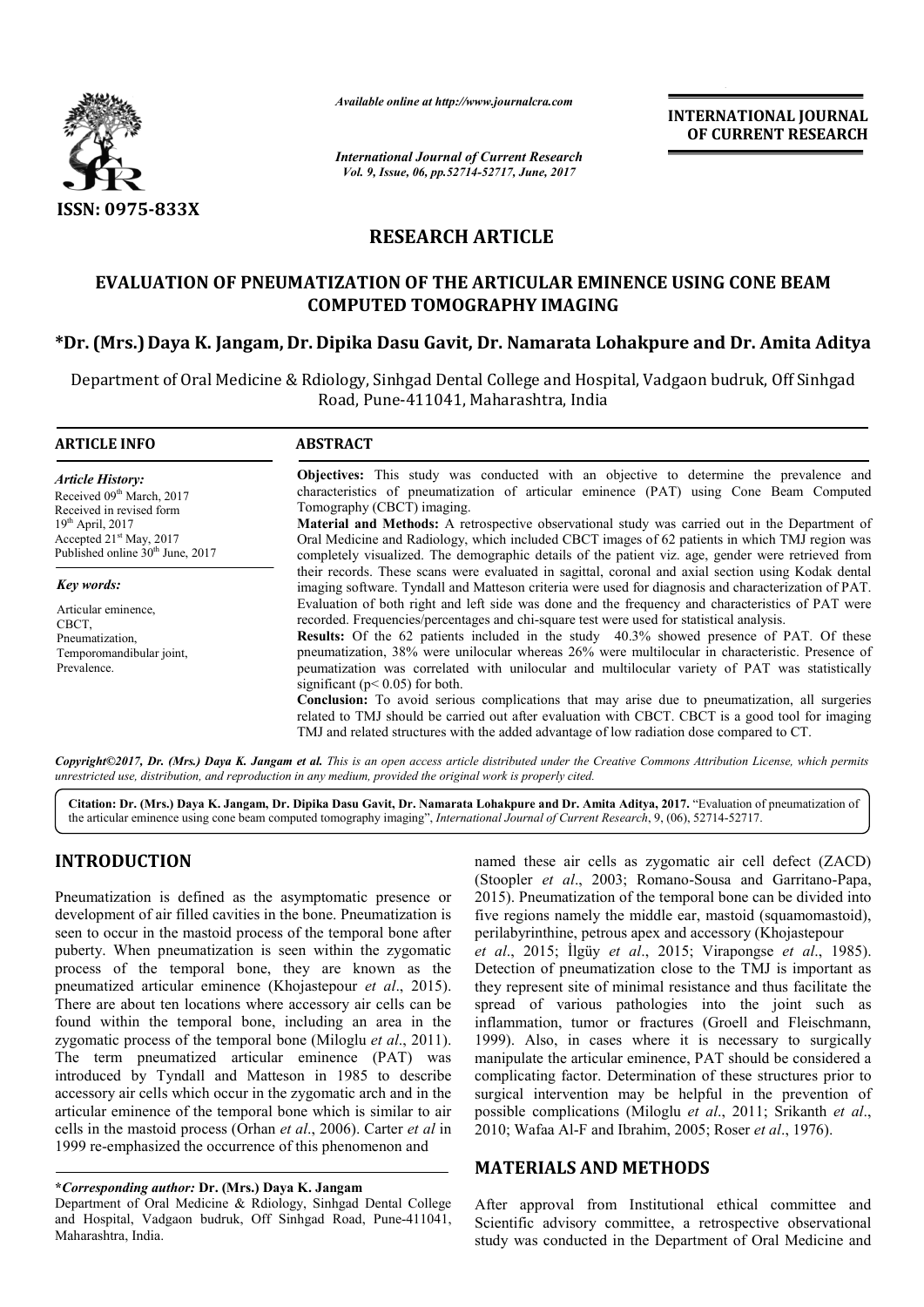Radiology. It included CBCT scans of 62 patients, with complete visualization of the articular eminence of right and left side. Images of low resolution quality or with metallic artifacts obscuring articular eminence visualization and scans of patients with a fracture or pathology in the region of the articular eminence were excluded. 62 full FOV (17X13 cm) CBCT scans of 124 TMJ, made with Kodak CS 9300 machine  $(76-100$ kVp  $.12$  mA, 18.6 rotation time resolution 90-300 um, slice thickness 0.09mm to 0.3mm) were evaluated between 1 June 2016 to 31 July 2016 using Carestream software. Scan images were assessed by calibrated Oral and Maxillofacial Radiologists under standard viewing conditions on a monitor for the presence and characteristics of PAT on axial, sagittal and coronal section. Diagnosis of PAT was done as per the characteristics described by Tyndall and Matteson which indicated that the pneumatized articular eminence (PAT) of the temporal bone represents an asymptomatic radiolucent defect in the zygomatic process of the temporal bone with an appearance similar to mastoid air cells (Tyndall and Matteson, 1985).

### **The common characteristics of PAT include**

- 1) "An asymmetric radiolucent defect in the zygomatic process of the temporal bone with the appearance similar to mastoid air cells".
- 2) "Extension of the defect anteriorly as far as the articular tubercle but not beyond the zygomatico-temporal suture" and

3) "No enlargement or cortical destruction of the zygoma" (Khojastepour *et al*., 2015).

The parameters considered and recorded in the present study were:

- 1. Pneumatization of articular eminence was present or absent.
- 2. Pneumatization was unilocular (Fig. 1) or multilocular (Fig. 2).
- 3. Pneumatisation was unilateral or bilateral (Fig. 3)

The data thus collected was tabulated and subjected to statistical analysis, which included Frequencies/percentages and chi-square test.

### **RESULTS**

Total 62 CBCT scan including 38 males and 24 females were included in the study. The age range was from 19 year to 65 year and the mean age was 33.8. Out of 62 CBCT scans, pneumatization of articular eminence was found in 25 (40.3%) scans. Out of 38 males, 16 males (42.1%) showed presence of pneumatization. Out of 24 females, 9 females (37.5%) showed PAT (Table 1). Out of 25 scans, 18 (72%) scans had unilateral pneumatization of which 12 (63.15%) of were unilocular and 6 (33.33%) were multilocular. Out of 25 scans, 7 (28%) scans showed bilateral pneumatization of which 2 (28.57%) were unilocular, 2 (28.57%) were multilocular and 3 (42.85%) were

#### **Table 1. Prevalence of Pneumatization**

| S.No. | Pneumatization |          | Unilocular  |              | Multilocular |           |
|-------|----------------|----------|-------------|--------------|--------------|-----------|
|       | $25(40.3\%)$   |          | 19(38%)     |              | 13(26%)      |           |
|       | Male           | Female   | Right       | Left         | Right        | ∟eft      |
| ٠.    | 16(42.1%)      | 9(37.5%) | 14(73.63%)% | $5(26.31\%)$ | $7(12.4\%)$  | 6(88.57%) |

|                  | Unilocular | Multilocular | Mixed | Total |
|------------------|------------|--------------|-------|-------|
| Unilateral       |            |              | ۰     |       |
| <b>Bilateral</b> |            |              |       |       |
| Mixed            |            |              | -     | ۰     |

**Table 2. Pneumatization according to Characteristics**

|                | Gender       | Age          | Pneumatization            | Unilocular                | Multilocular   |
|----------------|--------------|--------------|---------------------------|---------------------------|----------------|
| Gender         | $r = 1$      | $r = -0.083$ | $r = -0.46$               | $r = -0.117$              | $r = -0.083$   |
|                |              | $p=0.52$     | $p = 0.724$               | $p = 0.364$               | $p=0.819$      |
| Age            | $r = -0.083$ | $r = 1$      | $r = -0.028$              | $r = 0.001$               | $r = -0.150$   |
|                | $p=0.52$     |              | $p=0.831$                 | $p=0.995$                 | $p=0.246$      |
| Pneumatization | $r = -0.46$  | $r = -0.028$ | $r = 1$                   | $r = 0.600$ <sup>**</sup> | $r = 0.513$ ** |
|                | $p=0.724$    | $p=0.831$    |                           | $p = 0.00$                | $p = 0.00$     |
| Unilocular     | $r = -0.117$ | $r = 0.001$  | $r = 0.600$ <sup>**</sup> | $r = 1$                   | $r = -0.27$    |
|                | $p = 0.364$  | $p=0.995$    | $p = 0.00$                |                           | $p=0.838$      |
| Multilocular   | $r = -0.083$ | $r = -0.150$ | $r = 0.513$ **            | $r = -0.27$               | $r = 1$        |
|                | $p=0.819$    | $p=0.246$    | $p = 0.00$                | $p=0.838$                 |                |

### **Table 3. Statistical correlation**

\*\* correlation is significant at the level 0.01 level (2 tailed)

 $r =$  pearson correlation,  $p =$  statistical significance.

### **Table 4. Comparison of present study with previous studies with respect to age & gender distribution and characteristics of pneumatization**

| Parameter                             | Present study<br>(CBCT) | Mehmet et al<br>(CBCT) | Leila et al<br>(Panoramic) | Shrikant et al<br>(Panoramic) | Miloglu<br>(CBCT) | Groell et<br>(CBCT) |
|---------------------------------------|-------------------------|------------------------|----------------------------|-------------------------------|-------------------|---------------------|
| Pneumatization (% prevalence)         | $40.3\%$                | 65.8%                  | 2.10%                      | 2.5%                          | $8.0\%$           | 25.5%               |
| Gender wise prevalence of             | $M-42.10%$              | $M-51.3%$              | $M - 0.3\%$                | $M-1.1$                       | $M-39.0\%$        |                     |
| Pneumatization                        | $F-37.5%$               | $F-73.6%$              | $F-1.8%$                   | $F-1.3%$                      | $F-61.0%$         |                     |
| Age wise prevalence of Pneumatization | 33.8                    | 48.86                  | 33.23                      | 34.12                         | 30.6              |                     |
| Unilocular variant                    | 38%                     | 13.9%                  |                            | $0.3\%$                       | 41.5%             |                     |
| Multilocular variant                  | 26%                     | 86.1%                  | 3.5%                       | $2.1\%$                       | 58.5%             |                     |

M-male, F-female,CBCT-Cone Beam Computed Tomography.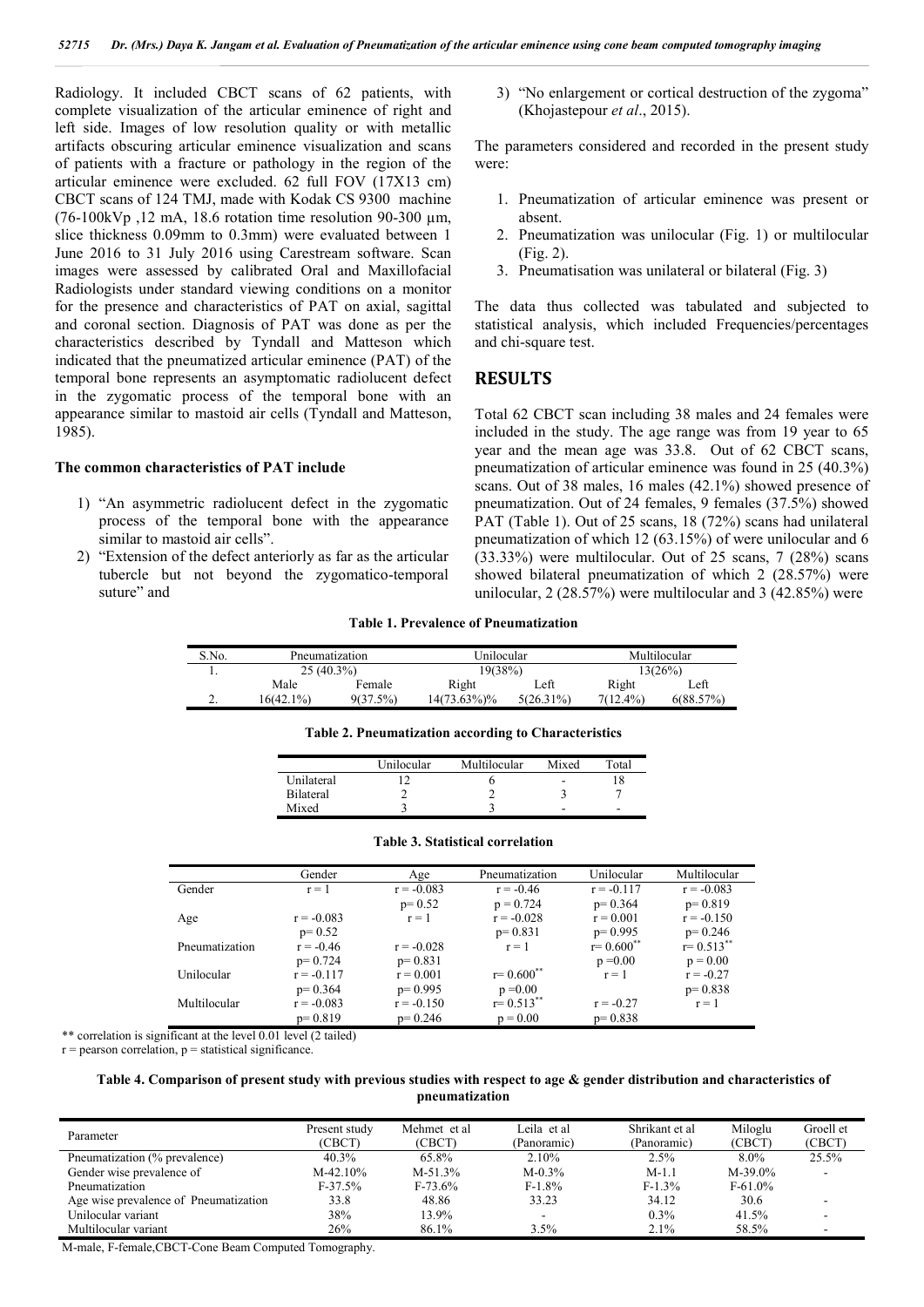



**Fig.1. Unilocular pneumatization of articular eminence**



**Fig.2. Multilocular pneumatization of articular eminence**



**Fig.3. Axial section showing bilateral pneumatization**



**Fig.4. Coronal section showing unilocular pneumatization**

of mixed variety (Table 2). 19 (38%) scans showed unilocular radiolucencies,  $14$  (73.68%) on right side and 5 (26.31%) on left side. 13 (26%) scans showed multilocular radiolucencies, 7 (12.4%) on right side and 6 (88.57%) on left side (Table 1). Presence of peumatization was correlated with unilocular and multilocular variety of PAT and was found to be statistically significant ( $p \le 0.05$ ) and ( $p \le 0.05$ ) respectively (Table 3).

### **DISCUSSION**

Diagnosis of PAT has become increasingly important as their presence may lead to spread of infection into the joint area and fractures owing to minimal resistance and surgical procedures of temporal bone and even lead to surgical complications (Miloglu *et al*., 2011; Kulikowski *et al*., 1982). Though many studies have been carried out using Orthopantomography and CT, imaging with CBCT image will give better visualization of the area with low dose of radiation dose to the patient as well as increased multiplanar imaging accuracy. This study was conducted to find out the prevalence and characteristics of pneumatization of articular eminence using CBCT Scans. Prevalence of pneumatization in our study was found to be 40.3% which was slightly less than study conducted by Mehmet et.al (65.8%) and higher than the studies by Leila *et al* (2.10%) Shrikant *et al* (2.5%) O Miloglu (8.0%) and Groell *et al* (25%) (Table 3) (Khojastepour *et al*., 2015; Miloglu *et al*., 2011; Orhan *et al*., 2006; İlgüy *et al*., 2015; Groell and Fleischmann, 1999; Roser *et al*., 1976). Pneumatization can be divided into three stages, the infantile which is from birth to two years of age, the transitional from two to five years, and thereafter in adulthood. In infantile stage mastoid undergoes gradual enlargement with migration of air cell towards the periphery. Pneumatization ceases during adulthood. Age group included in our study was between 19-65 years i.e.in adulthood stage. In our study youngest patient who had pneumatization was of 20 years of age. Accessory air cells begin to pneumatize after puberty (Shokariand Naruzi, 2013). In the current study, maximum number of pneumatization was found between age group 21-30 years (Graph 1) and the mean age was 33 .8 which was similar to Tyndall and Matteson and various other studies by Leila *et al*, Shrikant *et al* and Miloglu *et al*. Mean age was higher in study conducted by Mehmet *et al* 48.86. (Table 4) (Khojastepour *et al*., 2015; Orhan *et al*., 2006; İlgüy *et al*., 2015; Groell and Fleischmann, 1999; Tyndall and Matteson, 1985). 22 males and 15 females were present in the study, and  $16$   $(42.10\%)$  males and  $9$   $(37.5)$  females showed